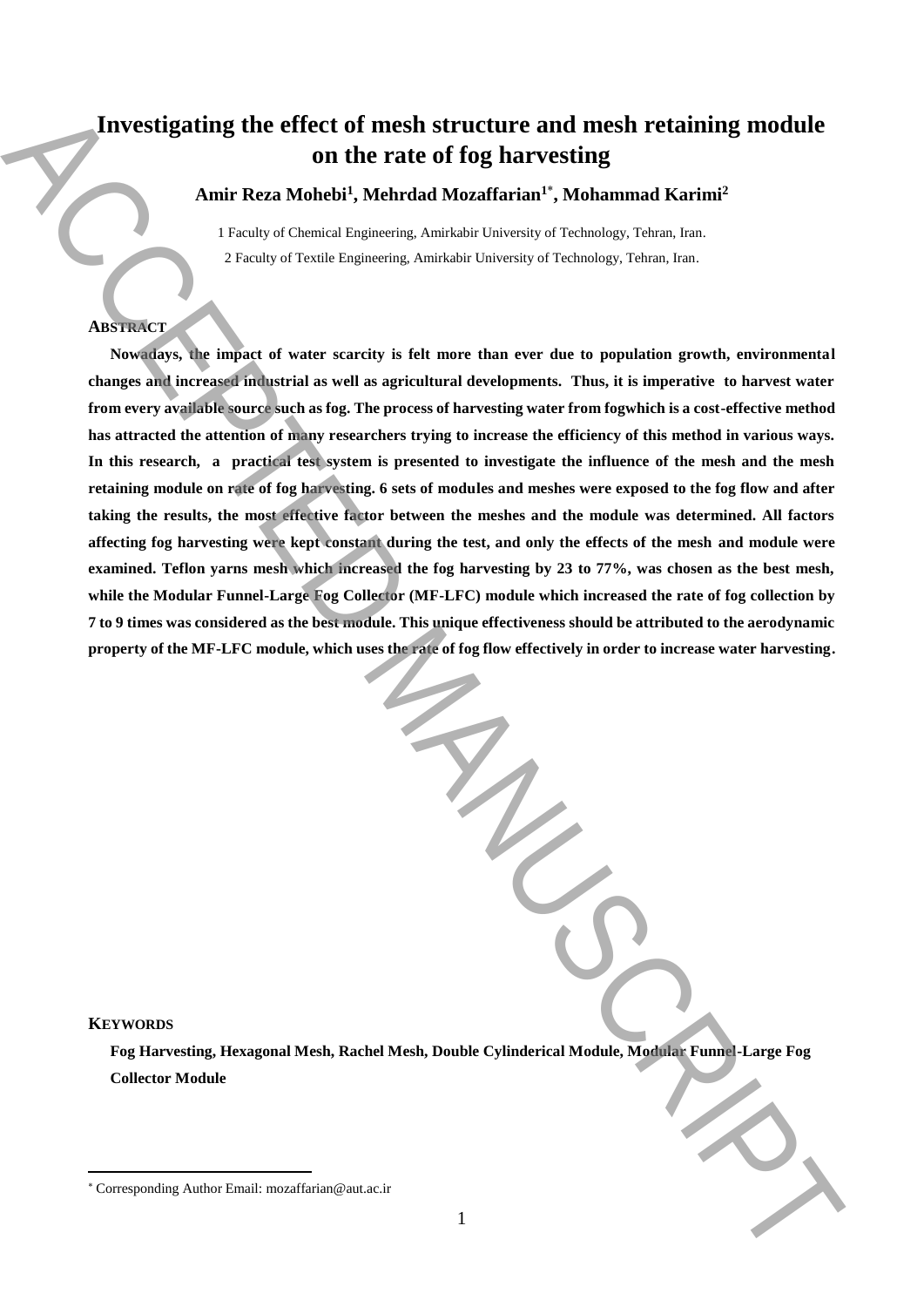#### **1. Introduction**

 Today, population growth, accelerated agricultural and industrial developments to meet the demands of the people, and climate change have caused the problem of water shortage to be felt more than ever. Therefore, highefficiency methods are required for potable water supply, and some countries have resorted to water distillation and desalination processes, which require high energy and operating costs, and more non-renewable energy sources are required for these methods[1]. However, not all countries are able to use these methods. One of the lowcost and low-energy methods is water collection from fog, which has been studied extensively to increase its efficiency[2]. Studies have shown that many plants and animals are able to collect water from fog, which has inspired many researchers to develop high-efficiency meshes to mimic the same approach of water collection[3]. Moreover, to increase the fog harvesting rate, it has been observed that the mesh material has a significant effect on the fog harvesting rate, which is achieved by hydrophobic and superhydrophobic coatings[4]. It interests of each model was a control of the the three interests of mesh and model was a control of the three of effectives of mesh and model with  $\alpha$  and the three of effective interests of mesh and model with  $\alpha$  a

 In recent years, most studies on increasing the rate of water collection from fog have been based on the construction of hydrophilic and hydrophobic two-part meshes, even though their positive impact on increasing the rate of collection are far from meeting the actual real life requirements. The limitations are based on the high cost of manufacturing the meshes and setting up the processes as well as the difficulty to scale up the production from laboratory to industry level. However, the process of collection of water from fog depends on several factors such as wind flowrate, configuration of the module, structure of mesh, material of mesh, etc. It is imperative to focus on the effect of these parameters since mesh material is only one of the effective parameters in increasing the collection rate.

 In this project, the effect of the structure of mesh and the mesh retaining module on the water collection rate will be compared; In this way, other effective factors such as mesh material, moisture content of the fog flow, and the fog flowrate are kept constant and by changing the module and structure of mesh, the rate of water collection is measured. Finally, the effect of changing the module and changing the mesh structure on the water collection rate will be determined and the most effective factor will be selected between the two. Since in this project the effectiveness of the mesh and the module should be compared with each other, modules should be designed in such a way that cause the least structural disturbance to the fog flow. Therefore, two MF-LFC and double cylindrical modules were designed and built. The

logic used in the design is based on the results presentedin scientific publications [5, 6]. By building these two modules at laboratory scale, we can move forward in line with the project goal.

#### **2. Methodology**

 In this research, the effect of mesh retaining module and mesh structure on increasing the fog harvesting rate was investigated experimentally. Hence, the pieces of equipment used in this experiment include: humidifier, 3 way chamber, double cylindrical module with hexagonal mesh, double cylindrical module with Teflon yarns mesh, double cylindrical module with Rachel mesh, Modular Funnel - Large Fog Collector (MF-LFC) Module with Hexagonal mesh, MF-LFC with a Rachel mesh, MF-LFC with a Teflon yarns mesh, a water collection tank and instruments for measuring temperature, relative humidity and the amount of water collected. In this experiment, the ambient temperature is  $20\pm 2$  °C, the relative humidity is 80-90%, the fog flowrate is 550 ml / h and the distance of the humidifier from the mesh is 8 cm. A schematic and realistic diagram of the test layout are shown in Figure 1:





**Fig. 1 Experimental setup. Upper picture: Schematic setup. Lower picture: Real setup**

Each set of meshes and modules is placed in a 3-way chamber (according to Figure 1) and exposed to fog flow for 1 hour. Then the amount of water collected in the tank is measured and finally, by analyzing the results, the